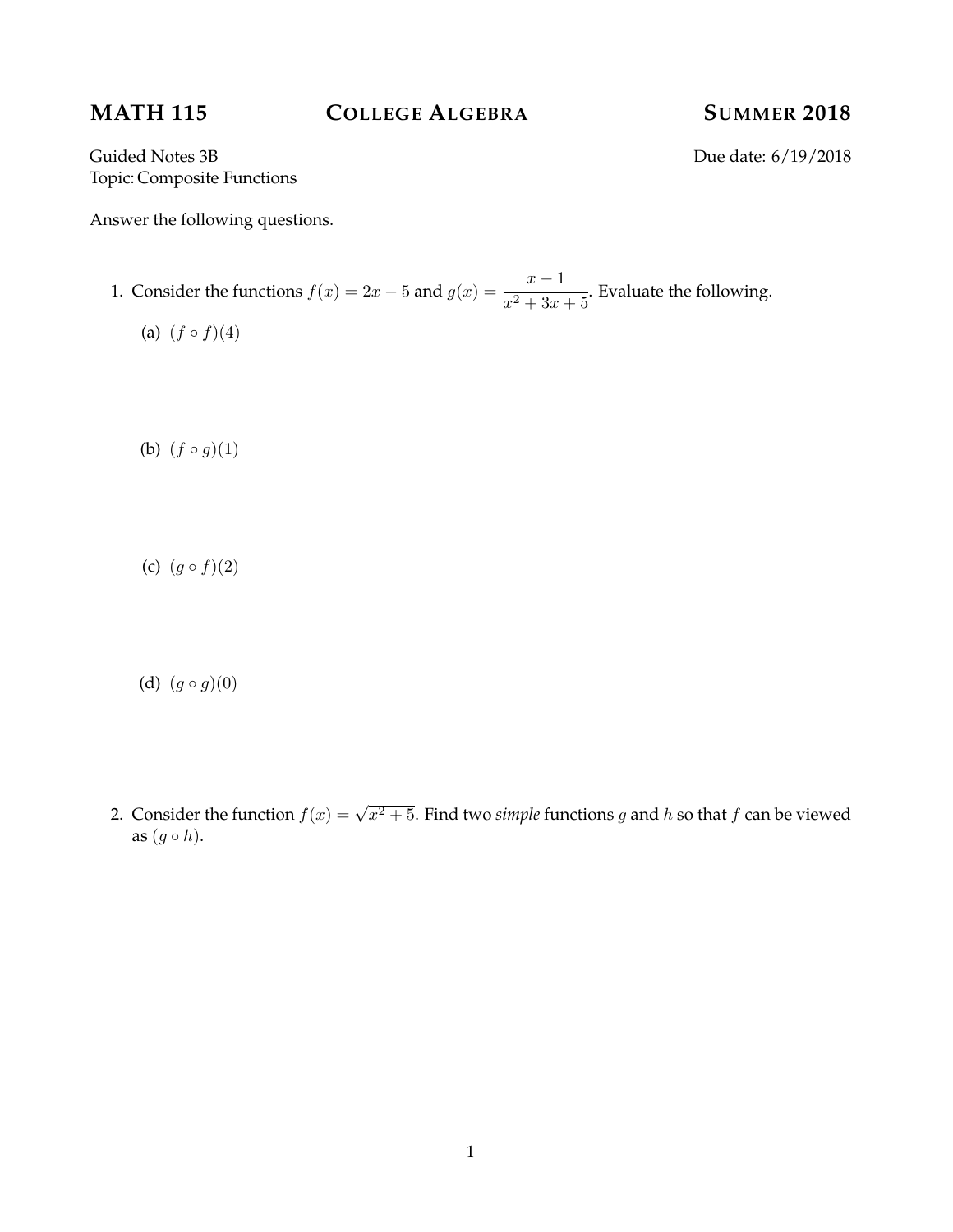# **MATH 115 COLLEGE ALGEBRA SUMMER 2018**

Guided Notes 3B Due date: 6/19/2018 Topic: Symmetry Part I

For all the graphing, use a calculator or software. Consider the function  $f(x) = x^2 + 2x$ .

1. Change x to  $-x$  in function f and call it g:  $g(x) = (-x)^2 + 2(-x)$ . Compare the graphs of f and g. What do you observe?

2. Change x to 2x in function f and call it h:  $h(x) = (2x)^2 + 2(2x)$ . Compare the graphs of f and h. What do you observe?